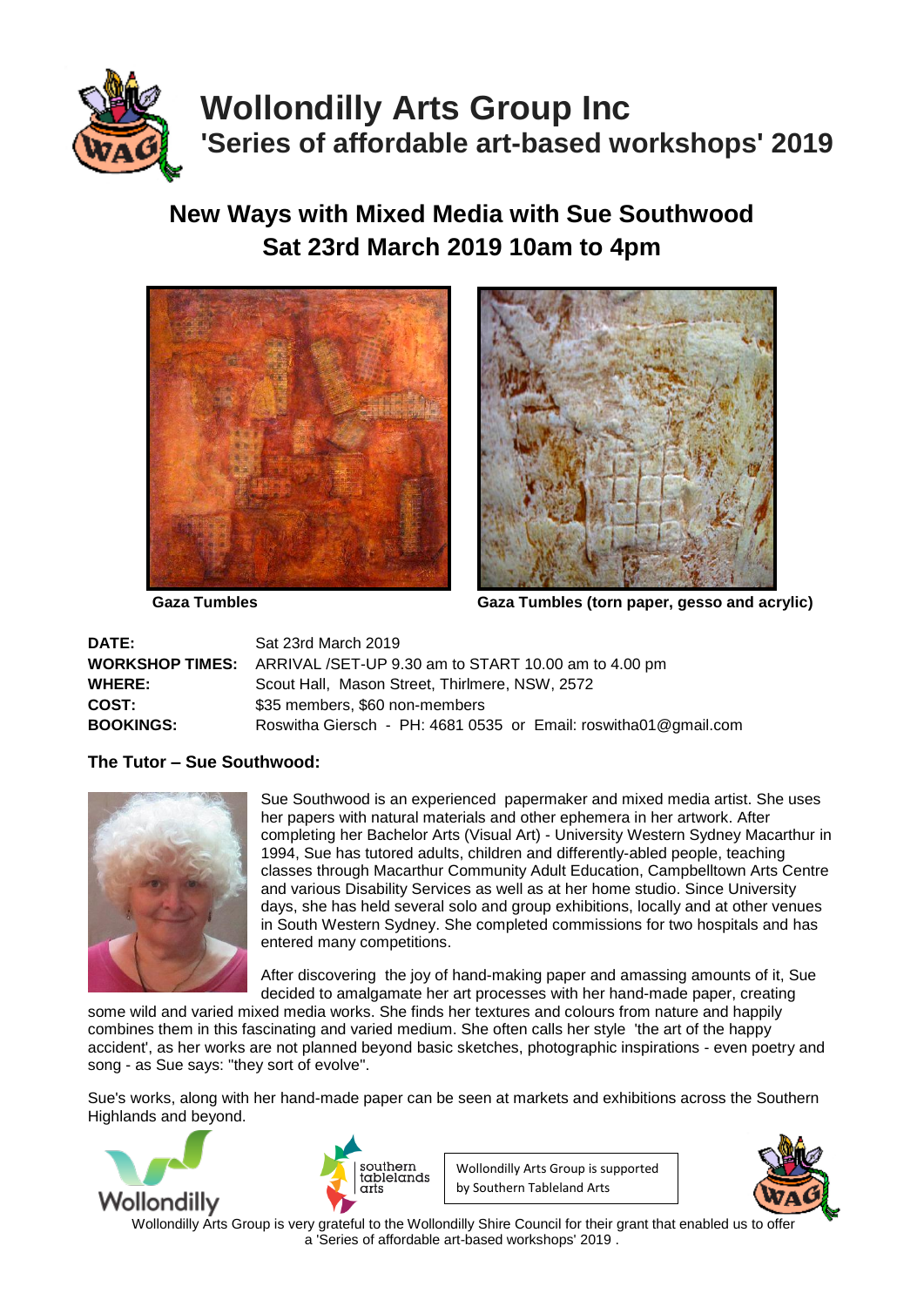### **What you will learn:**

This workshop will be exploratory in nature, where participants will have the opportunity to use materials and methods of mark-making they may not have thought of before. Building on skills already used, participants will have access to some different materials to create a small portfolio of samples from to extend into full size works.

A fun workshop with scope to play, explore and add to your repertoire. So come with your old clothes on, safe closed shoes, an apron, a pen, paper, gloves and any other protective gear you may need.

#### **Some of the methods you will explore:**

- Paste Grain Paper (Definition of paste paper: a patterned or textured paper made by applying marks using a variety of tools to the surface of paper that has been coated with thin coloured paste and is still wet). Great for collage.
- \* Embossed Paper with raised relief images. Layers of transparent paint are applied and wiped back to enhance the raised areas. (See image 'Gaza Tumbles')
- Use of Gesso, impasto medium and other materials for ground building a firm surface is needed. Heavier found objects can be attached with stitch, wire or strong adhesive.
- Surface Treatments e.g. stencils, stamping, glazing, use of sponges, rollers, crackle paste, use of torn paper for building up surfaces. Sandpaper to blend edges, rags to adjust tone or lift paint.
- Image transfer work using images from magazines or newspapers (these will appear reversed) - laser copies/prints (can be reversed on computer first and then printed out with laser printer)



'I like to be...under the Sea ' , Mixed Media (120cmx50cm) by Sue Southwood

Poured paint on canvas with torn paper, acrylic washes, collaged papers, transfer images, painted 'Prickly pear' skeletons, stencilled images, Tyvek, sand, found objects.





'Tracks' , Mixed Media (45cm x 45cm) by Sue Southwood

Acrylic paint layers with water spray lift-off, gel medium with sgraffito, stencilled marks using modelling paste, acrylic paint and scumbling





Wollondilly Arts Group is supported by Southern Tableland Arts



 Wollondilly Arts Group is very grateful to the Wollondilly Shire Council for their grant that enabled us to offer a 'Series of affordable art-based workshops' 2019 .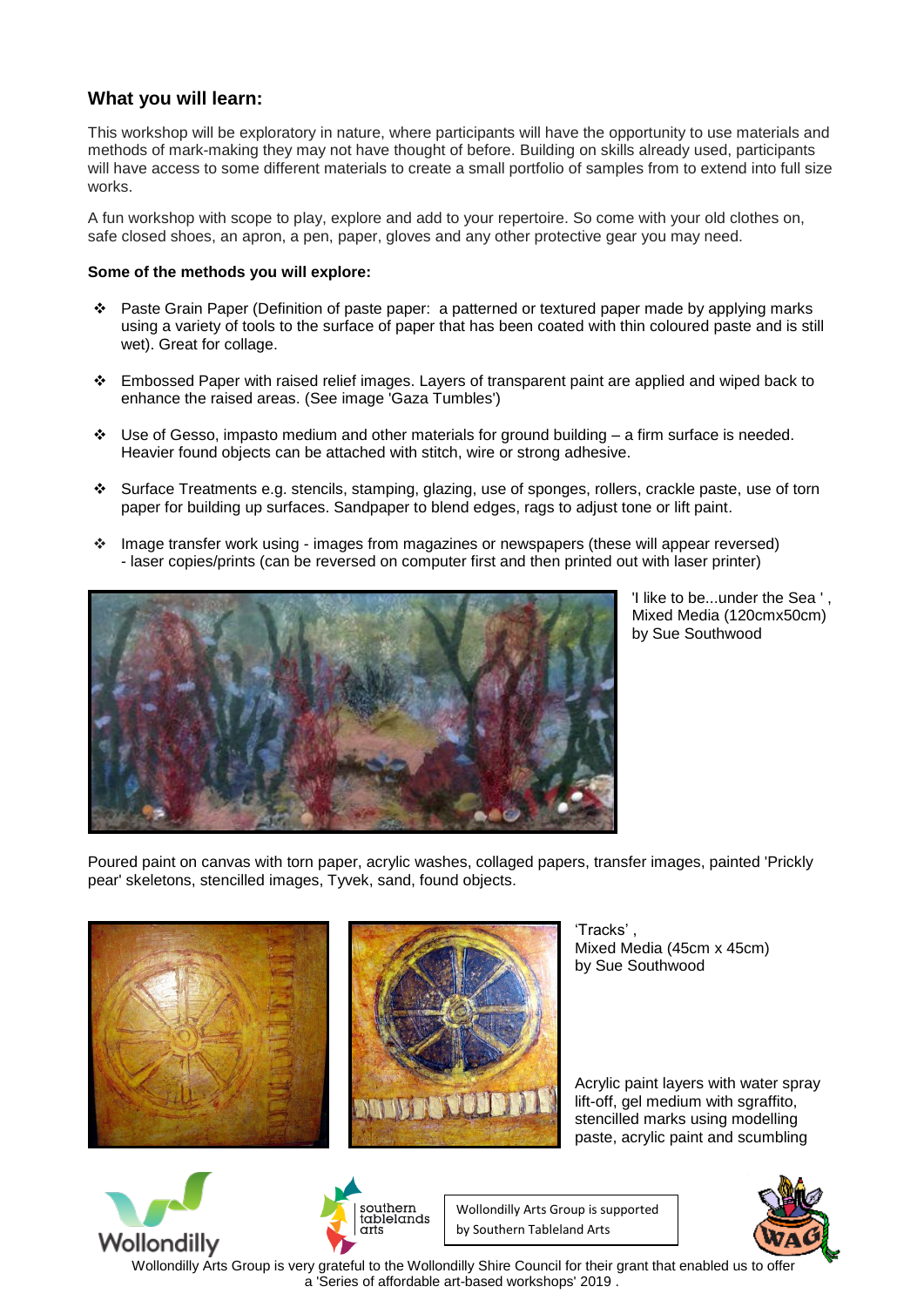### **MATERIAL LIST FOR SUE SOUTHWOOD'S WORKSHOP**

### **You will need to bring:**

- \* Protective clothing: apron, latex gloves and closed shoes preferable
- \* Newspaper for protecting surfaces and carrying home wet work (or a tray)
- $\cdot$  Any water-based paints, metallic paints, pastels, crayons, pencils, charcoal, inks you may have
- Brushes (a selection of fine to broad), pencil, ruler, craft knife, scissors, plastic painting knife
- A spoon or burnisher
- Sturdy sewing needles and thread (embroidery floss, cotton or linen, string) to add fabric/stitches or found objects to work
- At least 5 canvas boards 20cm x 20cm or mat boards + 1 ply wood as bases for your work
- A selection of papers, fancy, plain, good rag paper, scraps from previous works
- A selection of laser printed drawings or pictures. A selection of magazines in your favourite topic
- Heavy rag paper, if you have some
- Gluestick, PVA, Clag paste (Clag paste is available from newsagents)
- Plastic place mat, cutting mat
- Any found objects you may wish to include, like dried flowers, leaves, lace, textured fabric, embroideries, small interesting objects, shells or stones....
- Ringbinder with sleeves (e.g. display book) notepaper, pen

\*\*\*\*\*\*\*\*\*\*PLEASE BRING LUNCH TO SHARE - MORNING TEA WILL BE SUPPLIED \*\*\*\*\*\*\*\*\*\*\*

#### **Materials provided:**

- Cartridge paper, Tracing paper, Baking paper
- ❖ Plastic wrap
- Aluminium foil
- ❖ Patterned serviettes
- ❖ A selection of embossed and plain handmade paper
- Bowls, trays, spray bottles, copper wire, awl
- ❖ Wheatpaste glue
- Gesso
- Gel medium, crackle paste, modelling paste, impasto medium
- Citrus turps
- Clean rags
- Other unusual items as needed, including tools for pastegrain, stencils and stamps
- Participants will get a comprehensive set of notes to take home.







Wollondilly Arts Group is very grateful to the Wollondilly Shire Council for their grant that enabled us to offer a 'Series of affordable art-based workshops' 2019 .